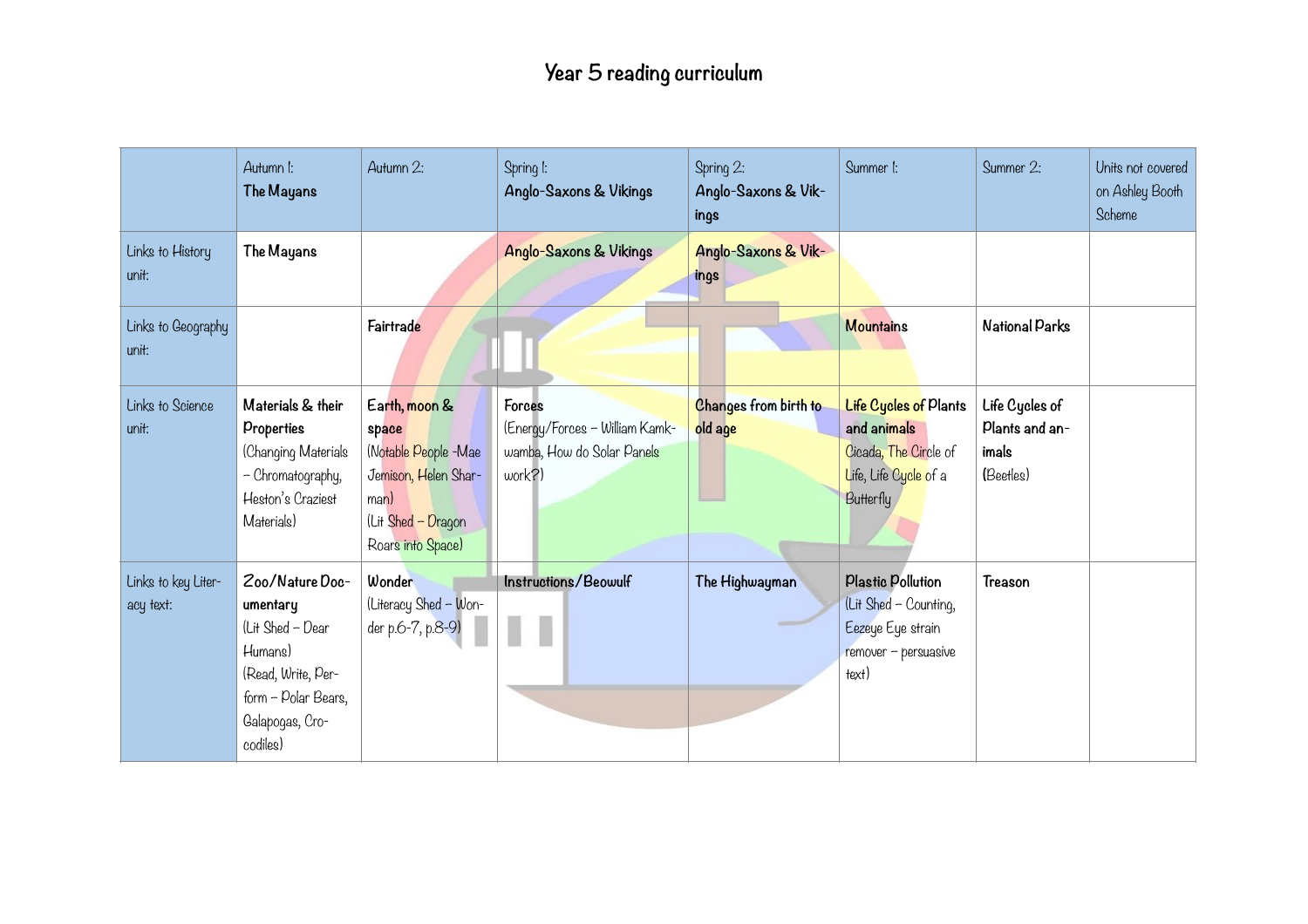## **Year 5 reading curriculum**

| Links to event at<br>that particular time<br>of year: |                                                                   | (Equality - Cesar<br>Chavez)<br>$(Christmas - the$<br>Christmas Tree Ship,<br>'Twas the Night Before<br>Christmas)<br>Literacy Shed - Dulce<br>Et Decorum Est | (Lit Shed - To whoever finds this)                                                                                           |                                                                                 |                                                                                                |                                                                    |                                |
|-------------------------------------------------------|-------------------------------------------------------------------|---------------------------------------------------------------------------------------------------------------------------------------------------------------|------------------------------------------------------------------------------------------------------------------------------|---------------------------------------------------------------------------------|------------------------------------------------------------------------------------------------|--------------------------------------------------------------------|--------------------------------|
| Reading with no<br>particular links:                  | (Great openings -The<br>Storm Keeper's<br>Island, Cogheart)       | (Novels Vol 1 - Flood-<br>land) (Brazil - Journey<br>to the River Sea                                                                                         |                                                                                                                              | (Children's Classics Vol 1<br>- The Hobbit, Around the<br>World in Eighty days) | (Medieval Monarchs -<br>Henry II, Henry V)<br>(Titanic, Molly Brown)                           | (Katie DiCamillo -<br>Flora & Ullyses)                             | (Beetles - Beetle<br>Boy)      |
| Poetry:                                               |                                                                   |                                                                                                                                                               |                                                                                                                              | The Highwayman                                                                  |                                                                                                |                                                                    |                                |
| Songs:                                                | (Songs from Music-<br>$als - A$ conversation<br>from Mary Poppins |                                                                                                                                                               | (Disney Songs - Lion King Be<br>Prepared, Notre Dame)                                                                        |                                                                                 | The Circle of Life                                                                             |                                                                    | (Beetles - Elean-<br>or Rigby) |
| Links to RE/Col-<br>lective Worship:                  | Hope/Courage<br>$UC - God 2b.1$<br>Islam<br>David & Goliath       | Responsibility/<br>Peace<br>UC - Creation/Fall<br>2b.2<br>People of God 2b.3                                                                                  | Thankfulness/<br>Perseverance<br>UC - Incarnation 2b.4<br>(Inventions<br>https://www.literacyshed.com/<br>qirlandrobot.html) | Forgiveness/Friend-<br>ship<br>UC - Gospel 2b.5                                 | Respect/Compas-<br>sion<br>Buddhism<br>The story of Prince<br>Siddhartha<br>The Good Samaritan | Trust/Truth<br>Kingdom of God<br>2b.8<br>David in the Lions<br>Den |                                |